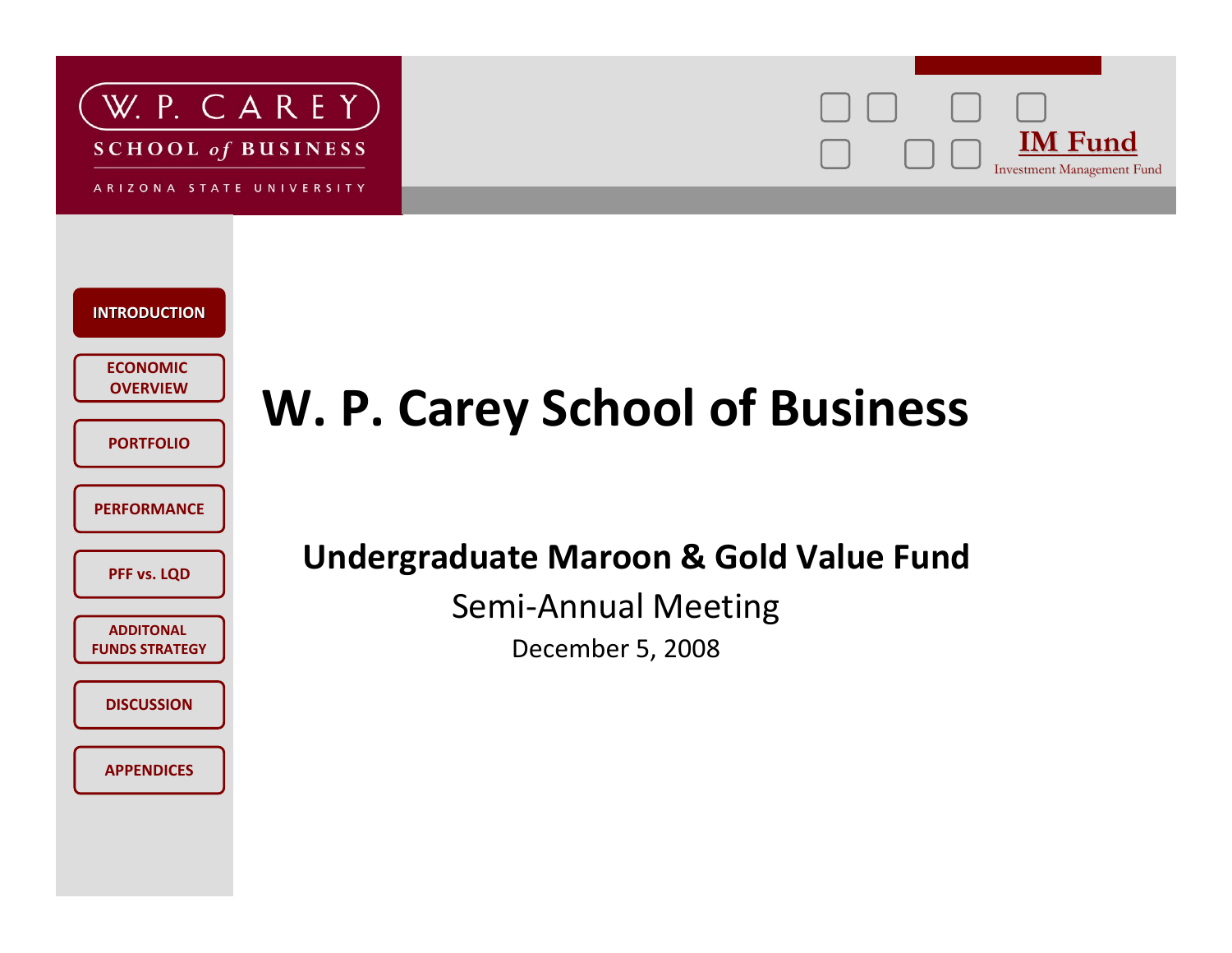



**Today's Agenda**

**ECONOMICOVERVIEW**

**INTRODUCTIONINTRODUCTION**

**PORTFOLIO**

**PERFORMANCE**

**PFF vs. LQD**

**ADDITONALFUNDS STRATEGY**

**DISCUSSION**

**APPENDICES**

 Team introduction and fund objectives •• Economic outlook and market overview

•

- $\bullet$ Portfolio style, criteria, and composition
- $\bullet$ Performance vs. benchmarks
- $\bullet$ Asset allocation: PFF vs. LQD
- •Strategy for additional funds
- $\bullet$ Lessons learned and discussion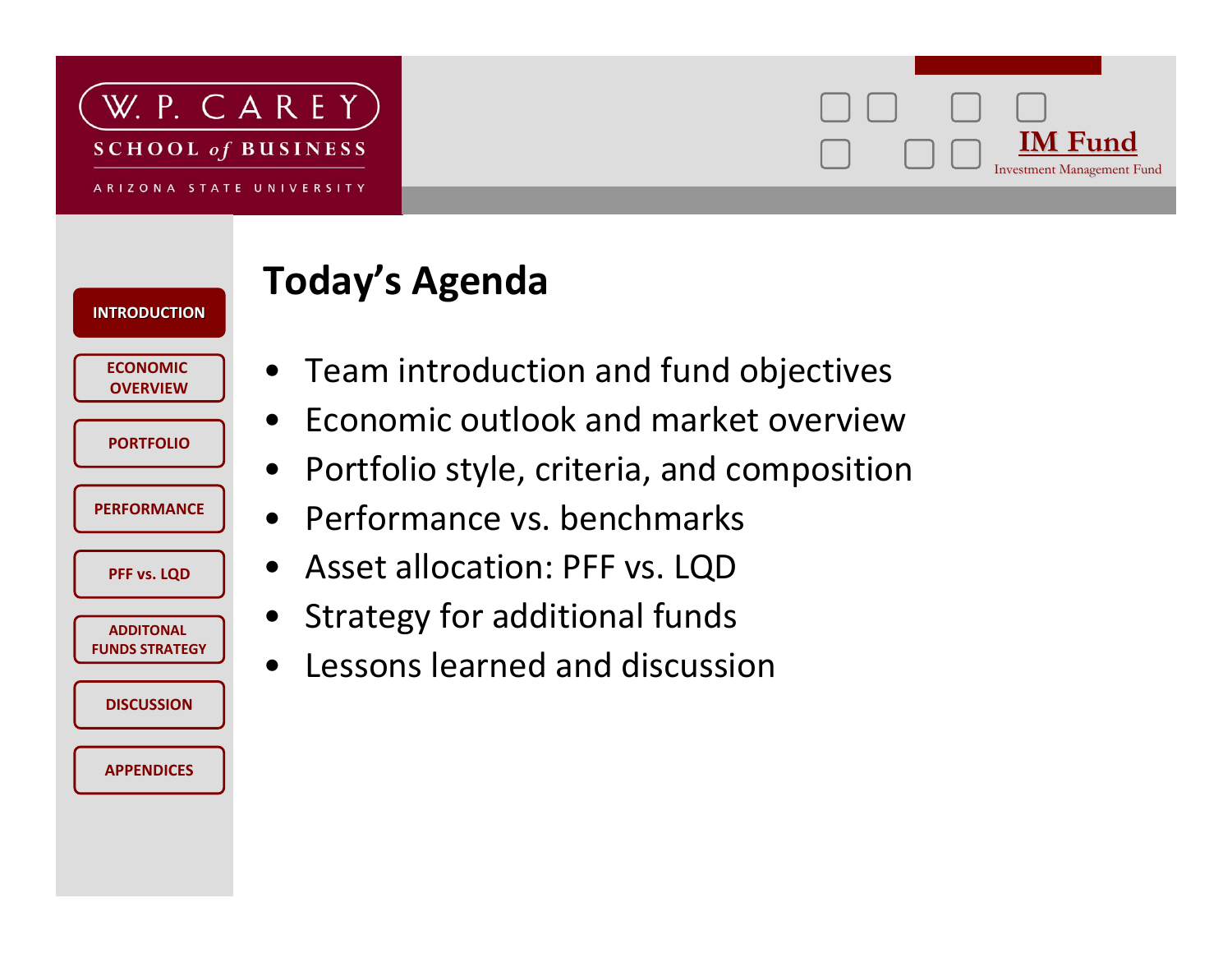



| <b>INTRODUCTION</b>                       |  |
|-------------------------------------------|--|
| <b>ECONOMIC</b><br><b>OVERVIEW</b>        |  |
| <b>PORTFOLIO</b>                          |  |
| <b>PERFORMANCE</b>                        |  |
| PFF vs. LQD                               |  |
| <b>ADDITONAL</b><br><b>FUNDS STRATEGY</b> |  |
| <b>DISCUSSION</b>                         |  |
| <b>APPENDICES</b>                         |  |
|                                           |  |

### **INITIAL ECONOMIC OVERVIEW**

#### Daniel Mcauley & Jazmin Medina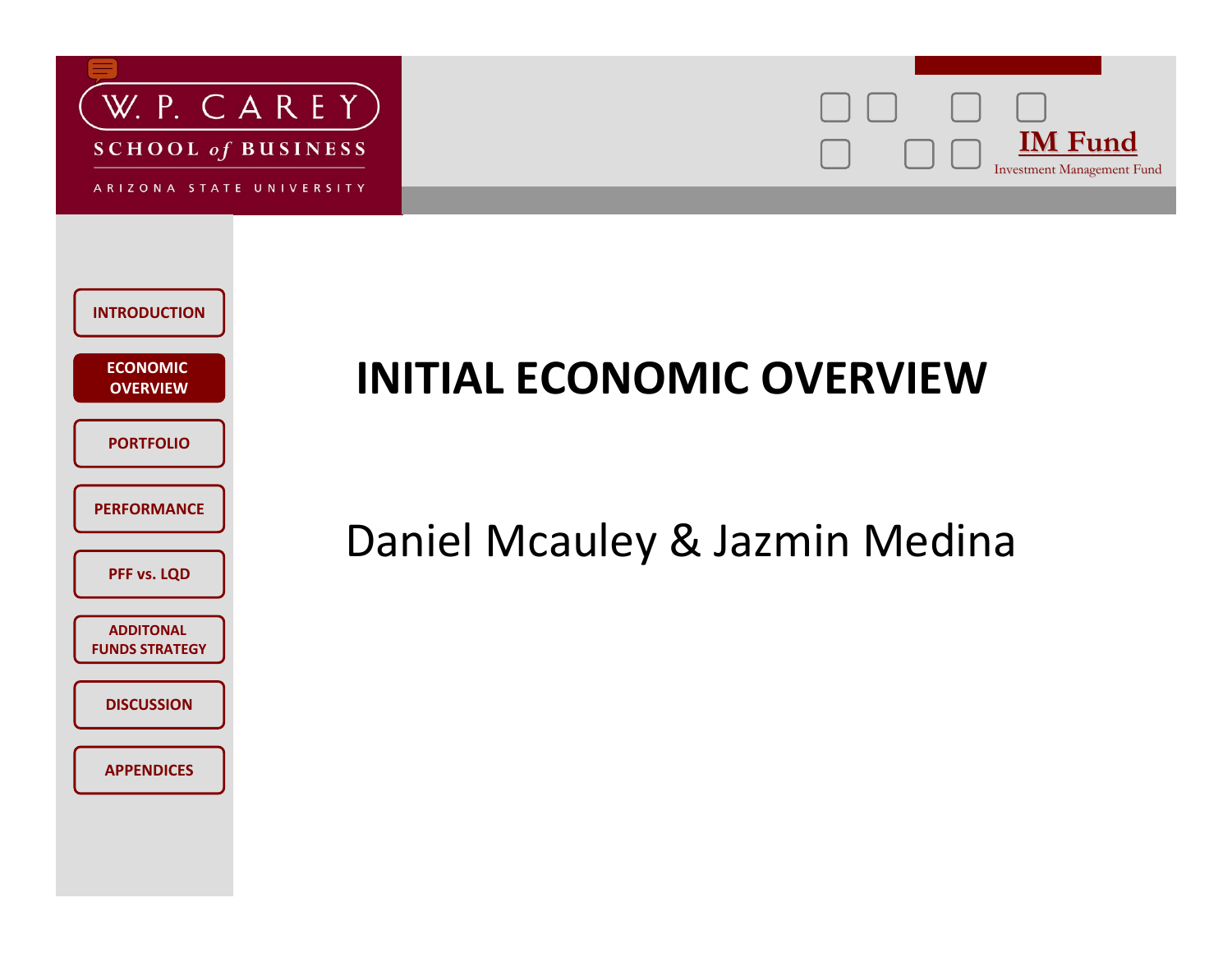



#### **INTRODUCTIONECONOMICOVERVIEWPERFORMANCEPFF vs. LQD ADDITONALFUNDS STRATEGYDISCUSSIONAPPENDICESPORTFOLIO**•• $\bullet$

### **INITIAL ECONOMIC OVERVIEW**

#### Central Bank Policy:

- U.S. See no short-term change in interest rates due to economic slow‐down. Unemployment and consumer spending still large issues facing economy
- Europe We predict long‐term entrenchment due to tight monetary policy and over‐regulation of the market
- China With the large concern over exports, currency exchange rate low. Growing pressure to fairly value the currency could start to hurt exports from the country.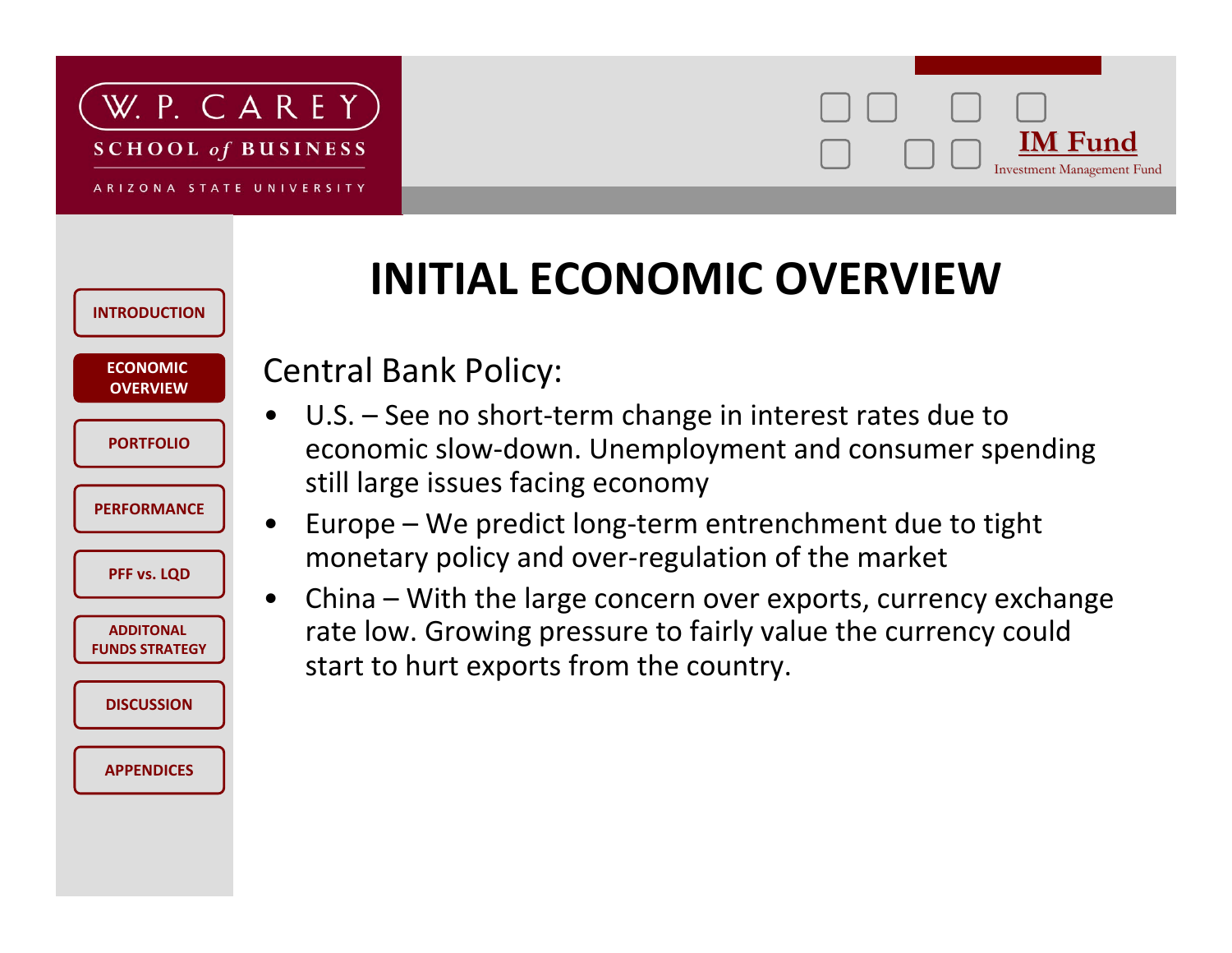#### W. P. CAREY **SCHOOL of BUSINESS**





### **INITIAL ECONOMIC OVERVIEW**

- Election will affect healthcare and defense spending
- Support general sectors independent of consumer
- Dividend stocks become attractive if interest rates
- We ignored the warnings that interest rates were going down. Although there was <sup>a</sup> chance rates would come down in the U.S. we didn't believe it was likely. Accordingly, we did not believe rates would come down in the UK as well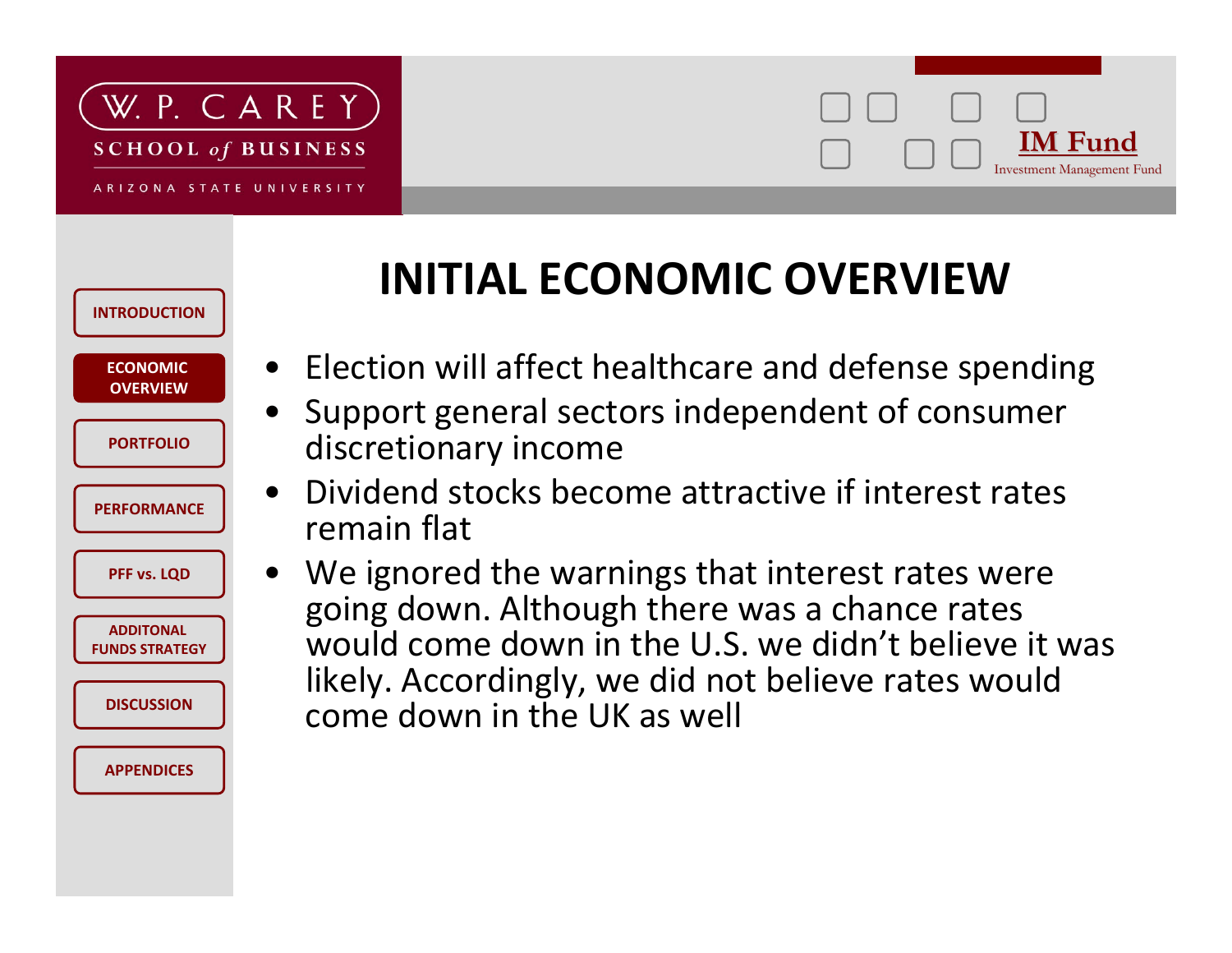

ARIZONA STATE UNIVERSITY



| <b>INTRODUCTION</b>                       |
|-------------------------------------------|
| <b>ECONOMIC</b><br><b>OVERVIEW</b>        |
| <b>PORTFOLIO</b>                          |
| <b>PERFORMANCE</b>                        |
| PFF vs. LQD                               |
| <b>ADDITONAL</b><br><b>FUNDS STRATEGY</b> |
| <b>DISCUSSION</b>                         |
| <b>APPENDICES</b>                         |

### **PORTFOLIO**

### Adam Michelow and Luke Millikin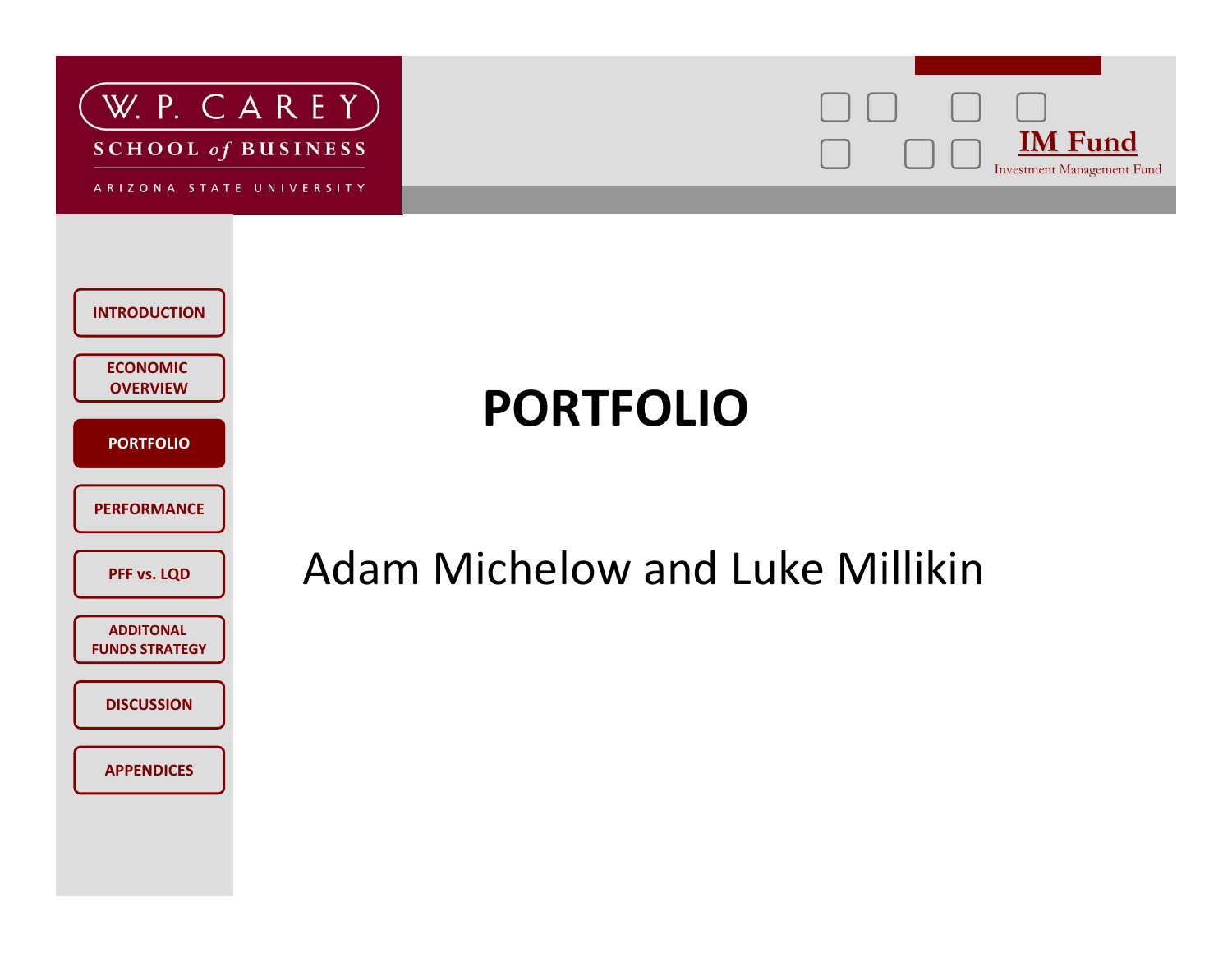



# **PORTFOLIO**

| <b>ECONOMIC</b><br><b>OVERVIEW</b><br><b>PORTFOLIO</b><br><b>PERFORMANCE</b><br>PFF vs. LQD<br><b>ADDITONAL</b><br><b>FUNDS STRATEGY</b><br><b>DISCUSSION</b><br><b>APPENDICES</b> | <b>INTRODUCTION</b> |  |
|------------------------------------------------------------------------------------------------------------------------------------------------------------------------------------|---------------------|--|
|                                                                                                                                                                                    |                     |  |
|                                                                                                                                                                                    |                     |  |
|                                                                                                                                                                                    |                     |  |
|                                                                                                                                                                                    |                     |  |
|                                                                                                                                                                                    |                     |  |
|                                                                                                                                                                                    |                     |  |
|                                                                                                                                                                                    |                     |  |

- Diversified, large‐cap value fund
	- Defensive strategy amidst tough economic climate
	- –Bargain hunting opportunities
	- Information widely available, help with learning process
- Investment selection criteria
	- Market cap: 8+ billion, Price to Book: <sup>&</sup>lt; 3, Price to earnings: < 20
- Seven stocks, three sectors excluded
	- Materials
	- Consumer Discretionary
	- Information Technology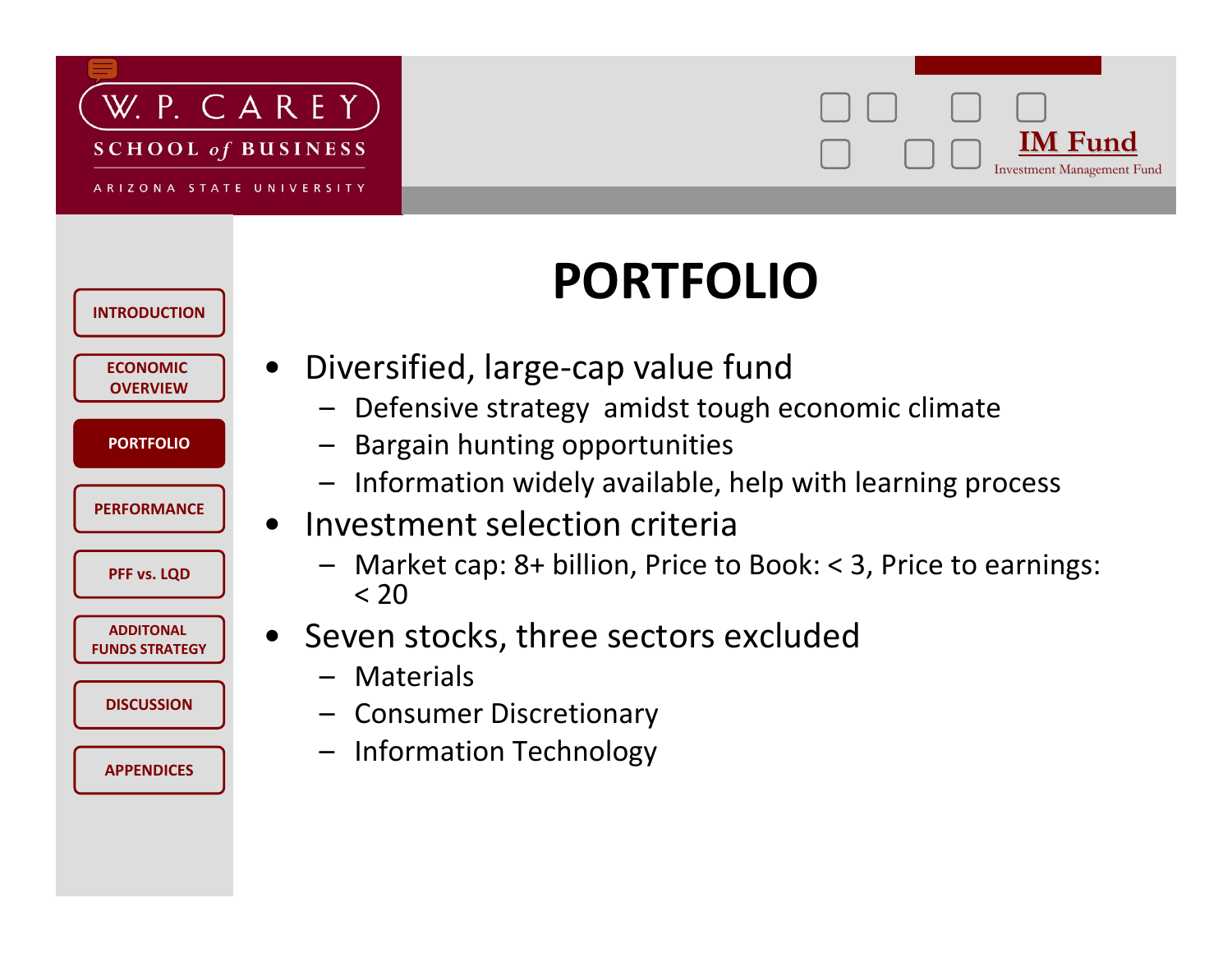



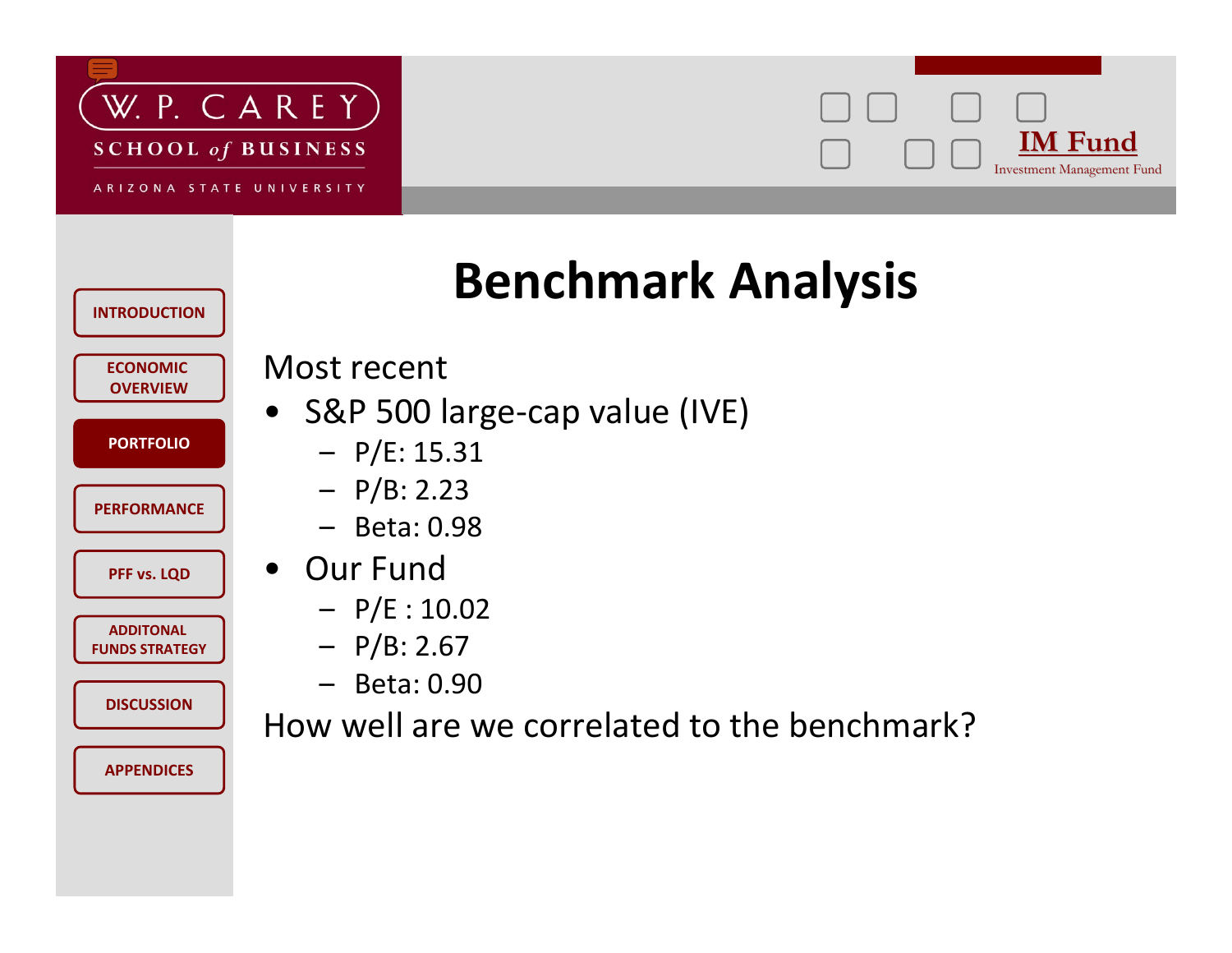![](_page_8_Picture_0.jpeg)

![](_page_8_Picture_2.jpeg)

#### **PERFORMANCE**

![](_page_8_Figure_4.jpeg)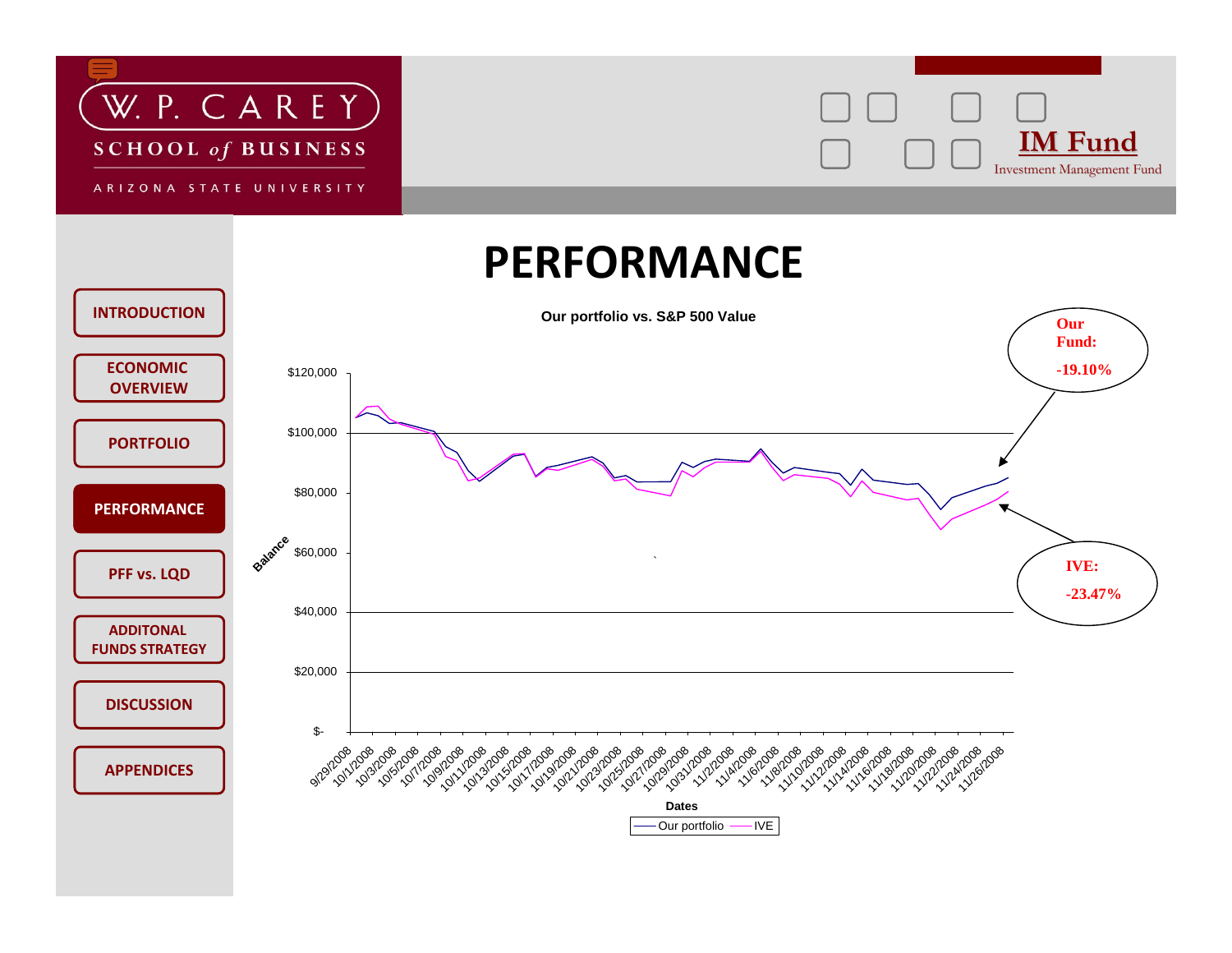![](_page_9_Picture_0.jpeg)

![](_page_9_Picture_2.jpeg)

### **PERFORMANCE**

**ECONOMICOVERVIEW**

**INTRODUCTION**

- **PORTFOLIO**
- **PERFORMANCE**
	- **PFF vs. LQD**
- **ADDITONALFUNDS STRATEGYDISCUSSION**

**APPENDICES**

- Selected stocks
	- TSCDY: Tesco PLC ADR
	- VZ: Verizon Communications Inc
	- –NOC: Northrop Grumman Corp.
	- PFE: Pfizer Inc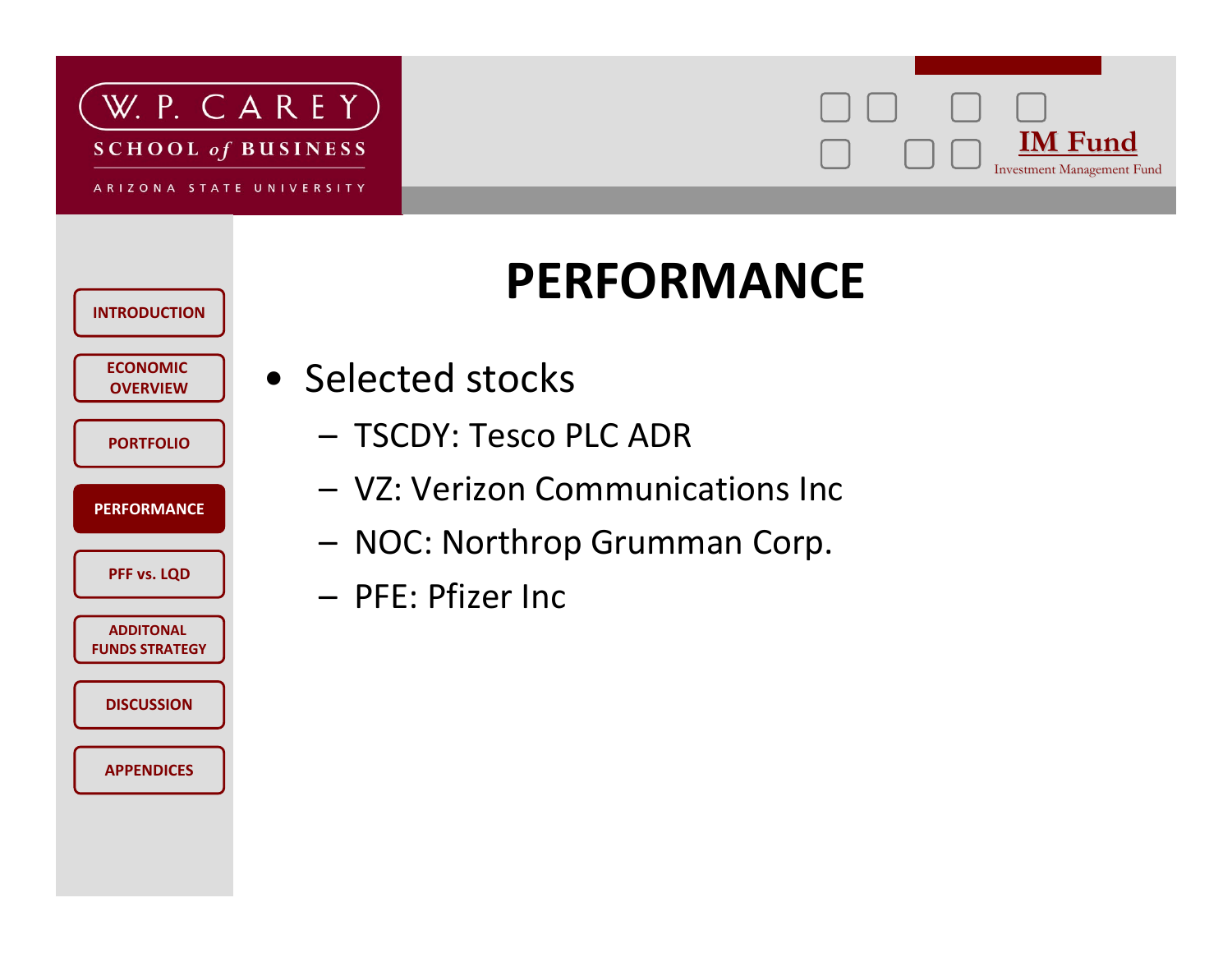![](_page_10_Picture_0.jpeg)

ARIZONA STATE UNIVERSITY

#### **IM Fund IM Fund**Investment Management Fund

# **Tesco PLC (TSCDY)**

| <b>INTRODUCTION</b>                       |                                                              |
|-------------------------------------------|--------------------------------------------------------------|
| <b>ECONOMIC</b><br><b>OVERVIEW</b>        | Why we chose Tesco:<br>Core U.K. exposure and international  |
| <b>PORTFOLIO</b>                          | growth in India, China, and<br><b>Continental Europe</b>     |
| <b>PERFORMANCE</b>                        | Consumers can shop down in a bad<br>economy                  |
|                                           | How did it fit into our portfolio?                           |
| PFF vs. LQD                               | Consumer Staples: grocery stores                             |
|                                           | London shares: -13%, Pound depreciation 17%, Tesco ADR: -30% |
| <b>ADDITONAL</b><br><b>FUNDS STRATEGY</b> |                                                              |
|                                           |                                                              |
| <b>DISCUSSION</b>                         |                                                              |
|                                           |                                                              |
| <b>APPENDICES</b>                         |                                                              |
|                                           |                                                              |
|                                           | <b>Tim</b>                                                   |

Holding period highlights:

- • Day after our purchase, stock increased because of strong 1H08 results
- • December 2nd: beat estimates for 3Q08 due to increased sales of lower price‐range goods

Comparison relative to competition:

• Between Wm. Morrison Supermarkets Plc and J Sainsbury Plc

![](_page_10_Figure_11.jpeg)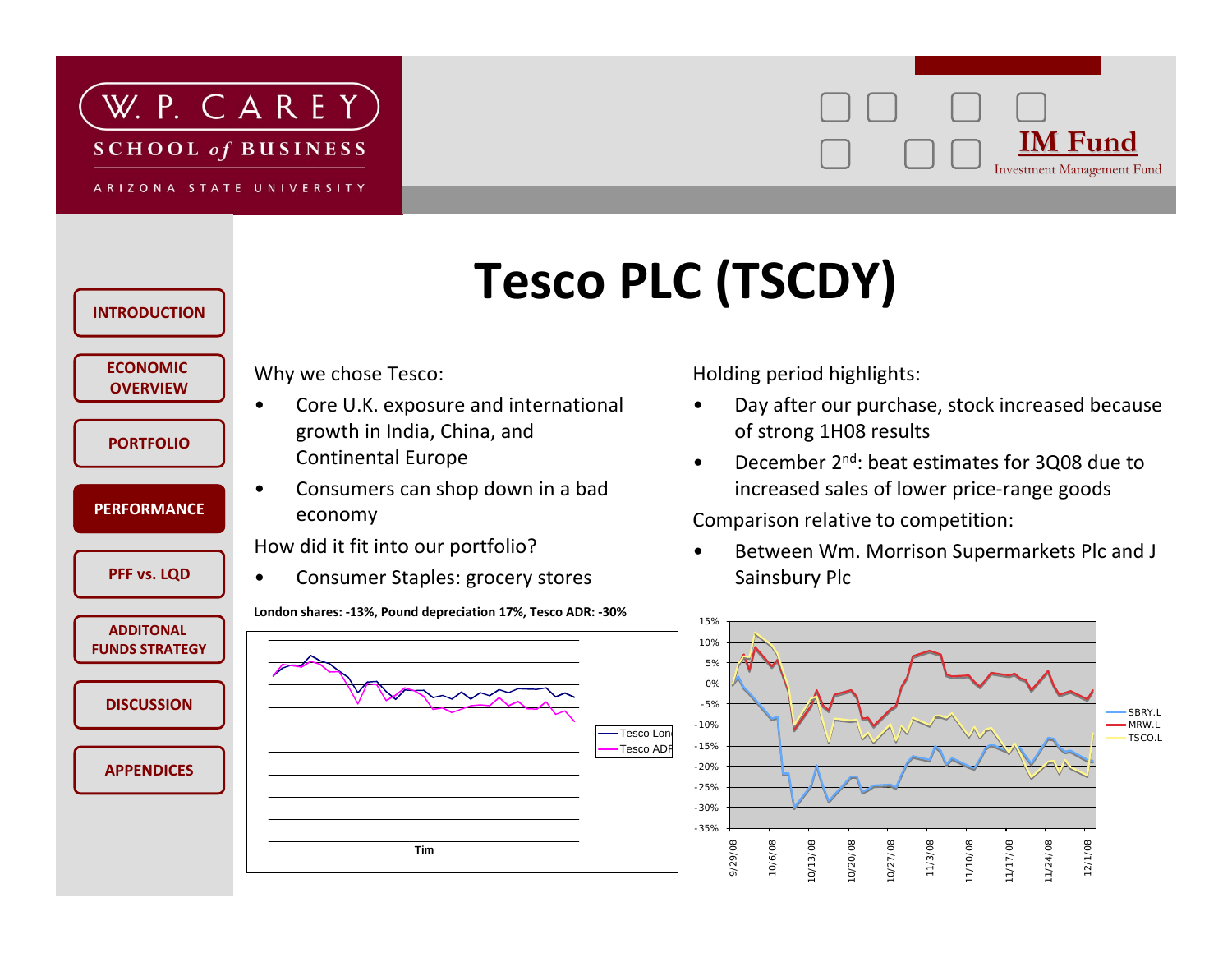![](_page_11_Picture_0.jpeg)

![](_page_11_Picture_2.jpeg)

# **Tesco PLC (TSCDY)**

![](_page_11_Figure_4.jpeg)

![](_page_11_Figure_5.jpeg)

**INTRODUCTION**

**APPENDICES**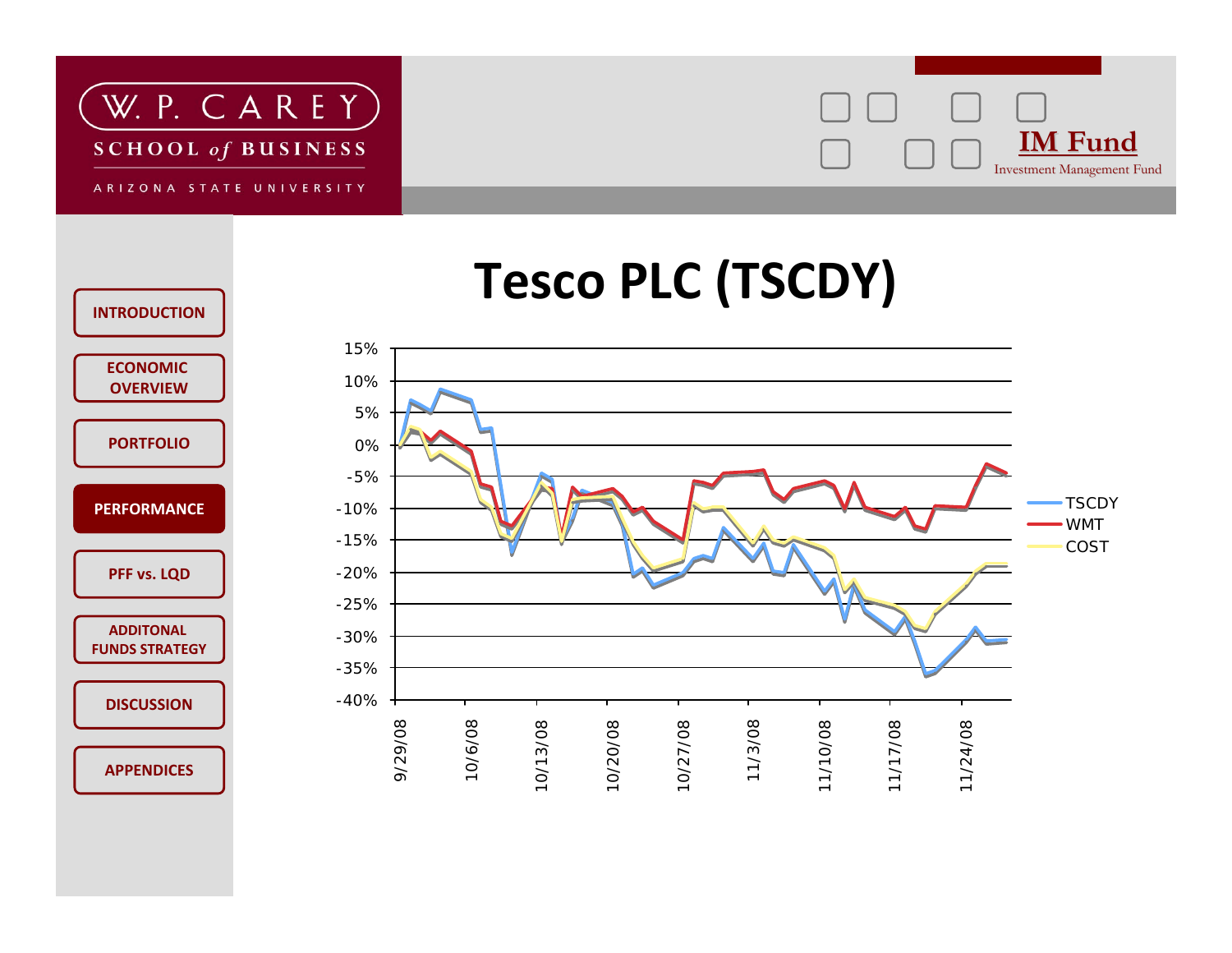![](_page_12_Picture_0.jpeg)

ARIZONA STATE UNIVERSITY

![](_page_12_Picture_3.jpeg)

VZNOKT

### **Verizon (VZ)**

![](_page_12_Figure_5.jpeg)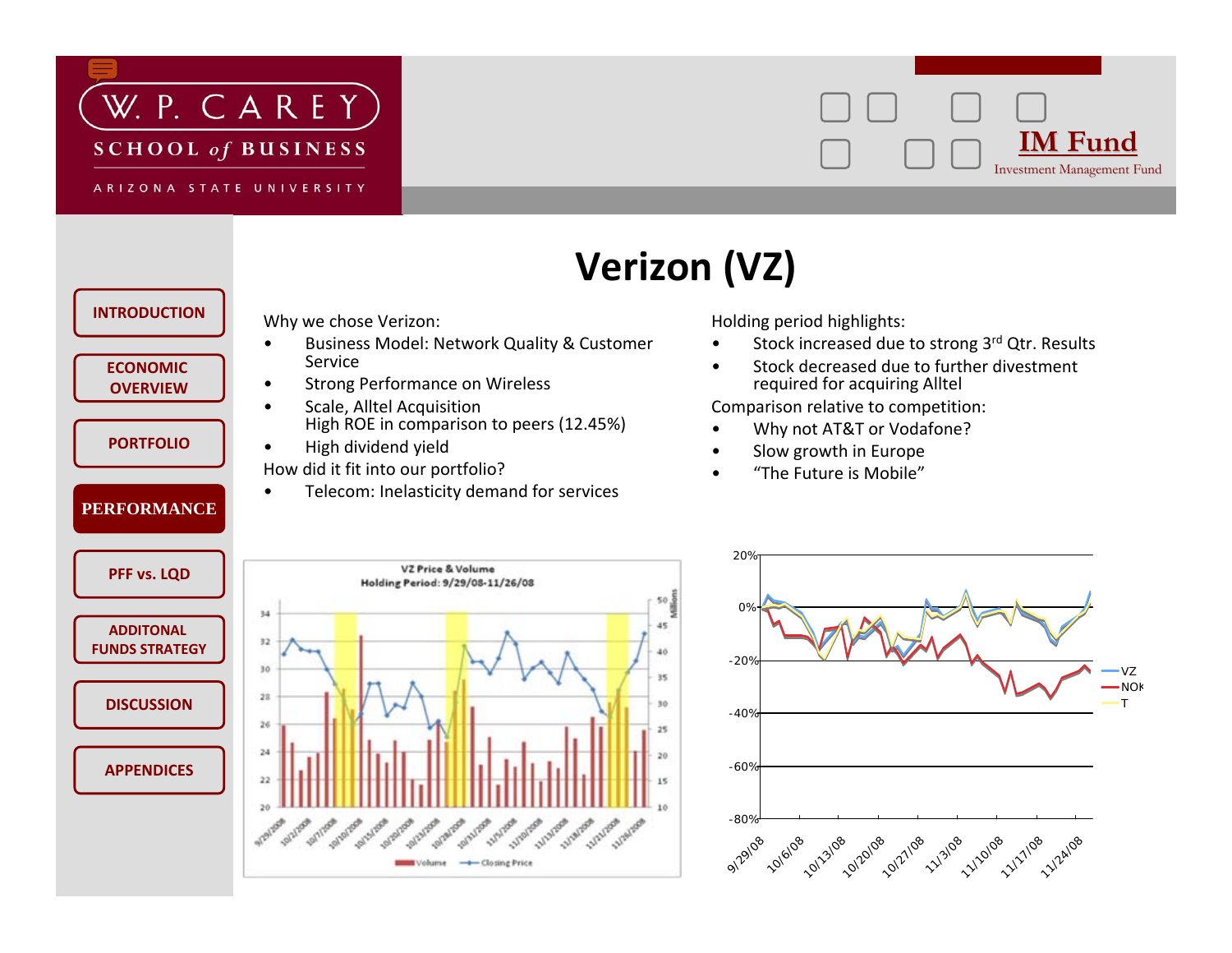![](_page_13_Picture_0.jpeg)

ARIZONA STATE UNIVERSITY

![](_page_13_Picture_3.jpeg)

#### **Northrop Grumman (NOC)**

 $12$ 

10

n

![](_page_13_Figure_5.jpeg)

Holding period event highlights:

• 2009 defense budget signed into law (7.5% increase from 2008 budget)

Comparison relative to competition:

- •Why not General Dynamics?
- • 26% of operating profits from private jet business, which we felt as <sup>a</sup> risk with our economic outlook

![](_page_13_Figure_11.jpeg)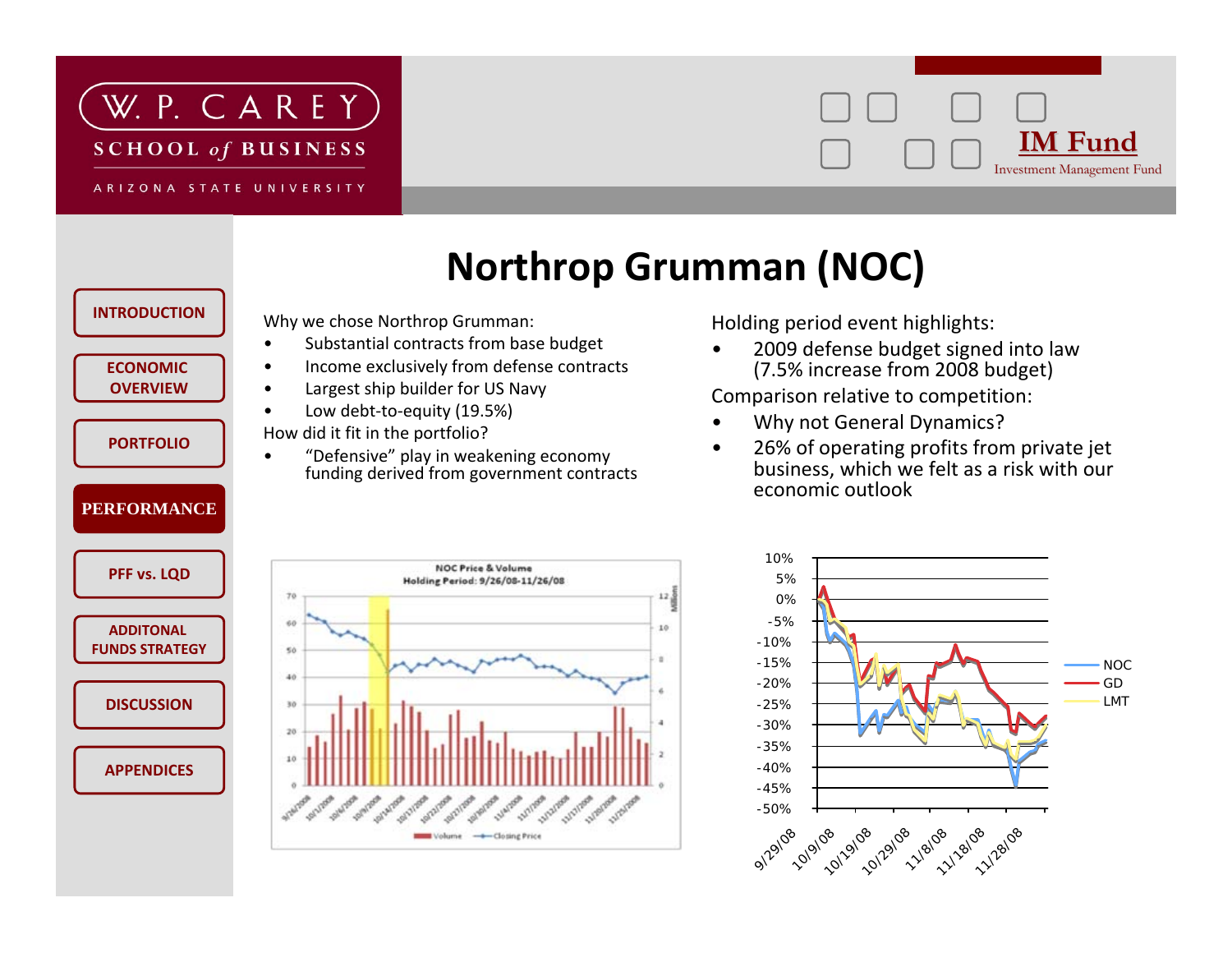![](_page_14_Picture_0.jpeg)

![](_page_14_Picture_2.jpeg)

![](_page_14_Figure_3.jpeg)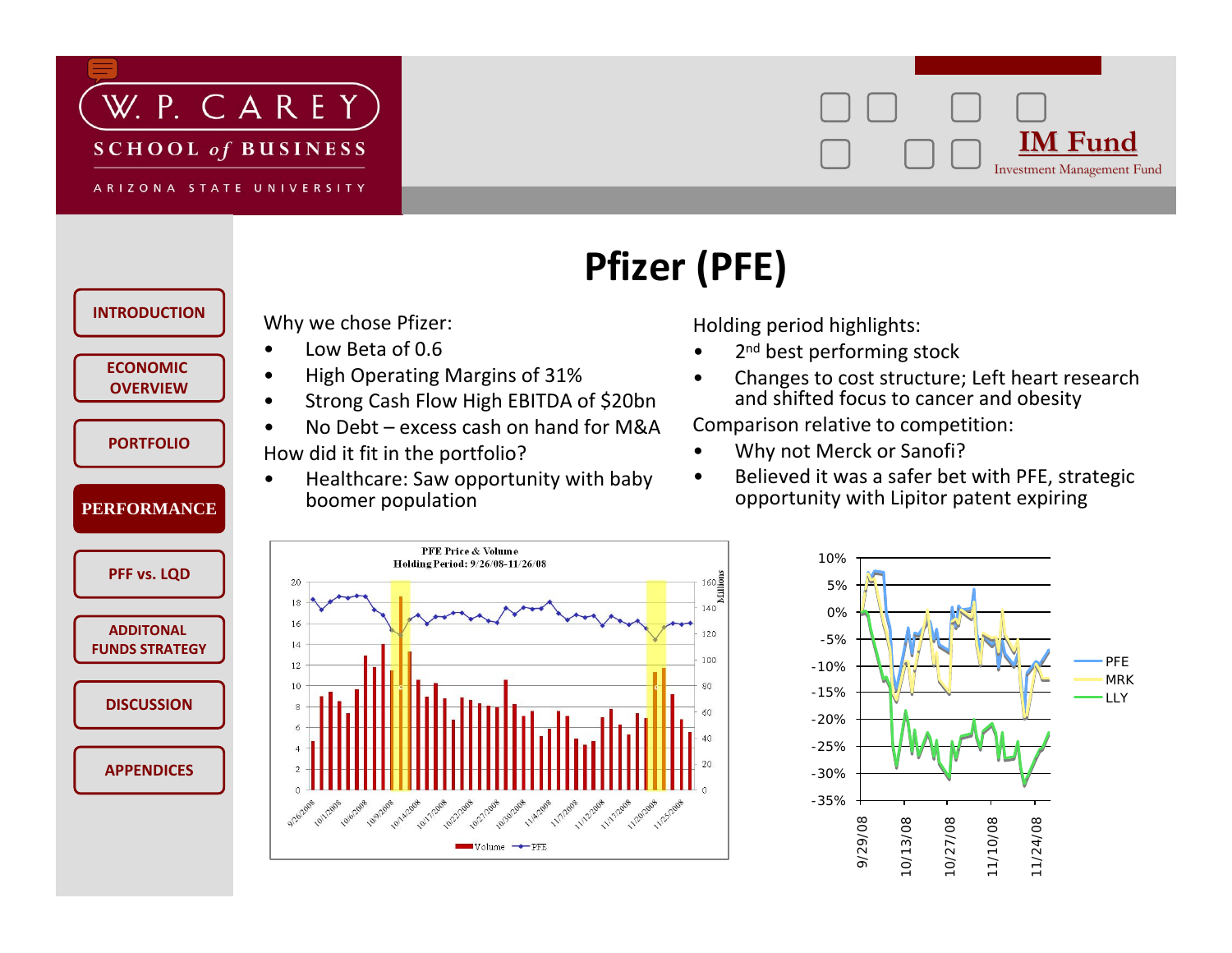![](_page_15_Picture_0.jpeg)

![](_page_15_Picture_2.jpeg)

### **PFF vs. LQD**

![](_page_15_Figure_4.jpeg)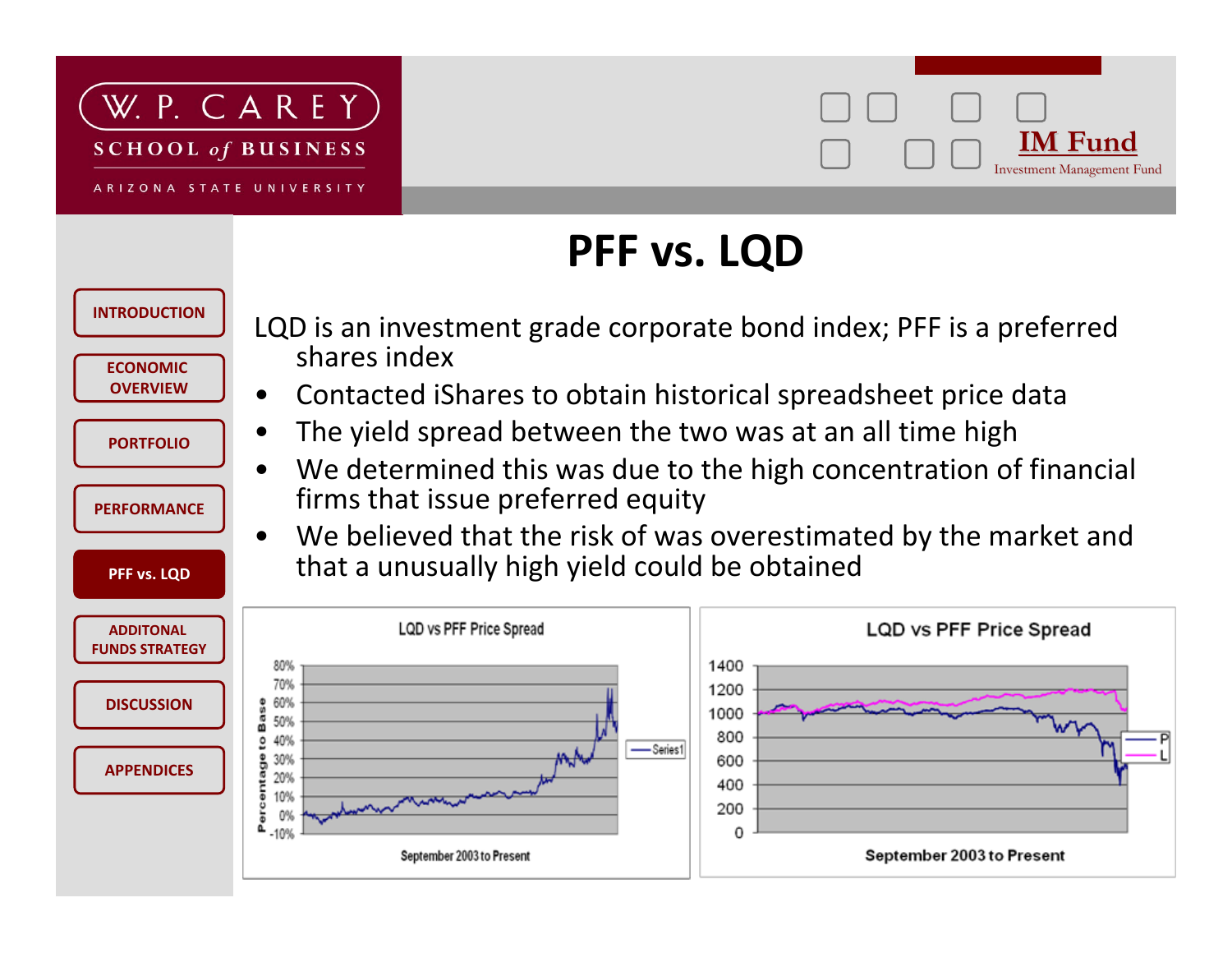![](_page_16_Picture_0.jpeg)

ARIZONA STATE UNIVERSITY

![](_page_16_Picture_3.jpeg)

| <b>INTRODUCTION</b>                        |
|--------------------------------------------|
| <b>ECONOMIC</b><br><b>OVERVIEW</b>         |
| <b>PORTFOLIO</b>                           |
| <b>PERFORMANCE</b>                         |
| PFF vs. LQD                                |
| <b>ADDITIONAL</b><br><b>FUNDS STRATEGY</b> |
| <b>DISCUSSION</b>                          |
| <b>APPENDICES</b>                          |

### **ADDITIONAL FUNDS STRATEGY**

Don Bowen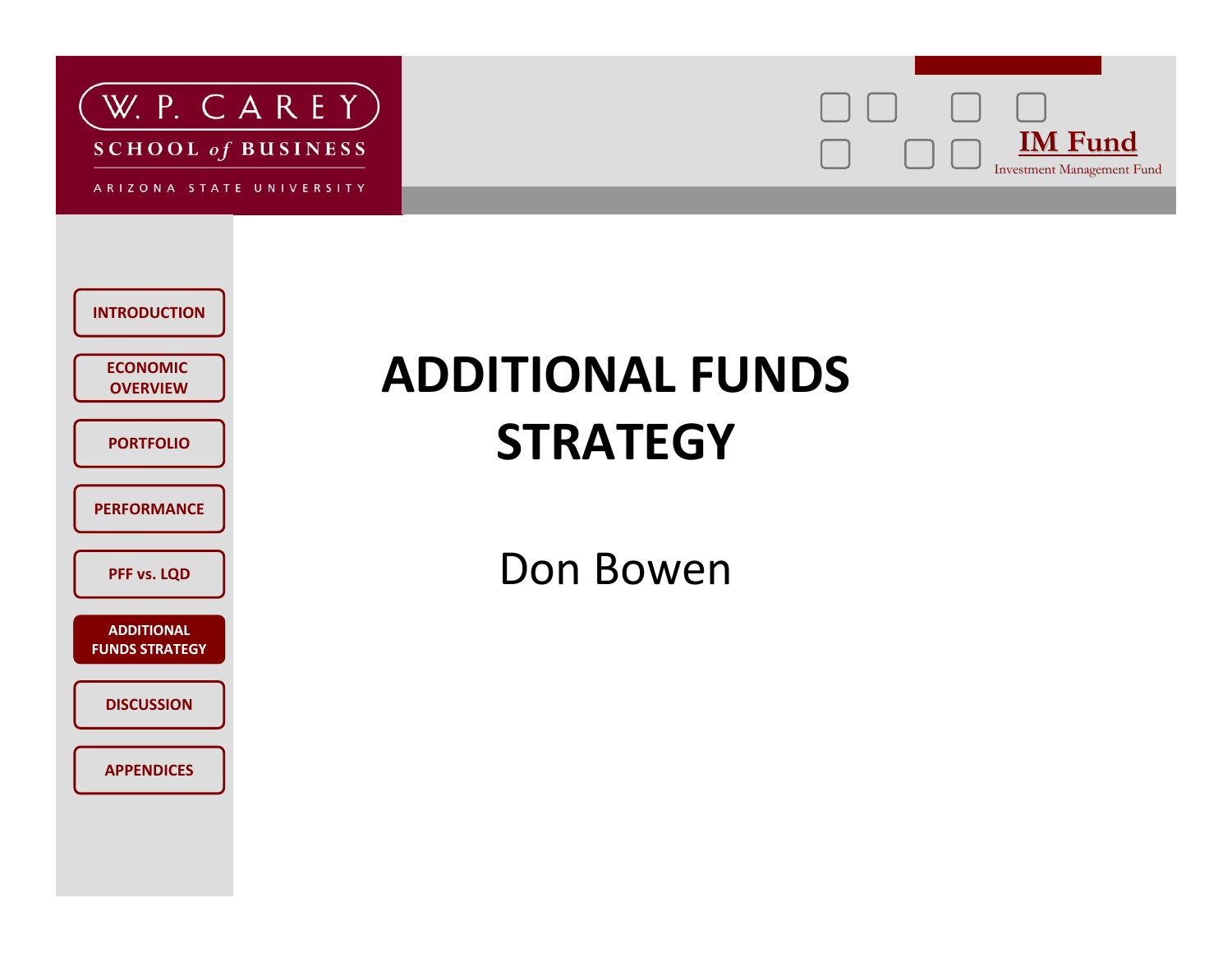![](_page_17_Picture_0.jpeg)

ARIZONA STATE UNIVERSITY

![](_page_17_Picture_3.jpeg)

### **ADDITIONAL FUNDSSTRATEGY**

**ECONOMICOVERVIEW**

**INTRODUCTION**

- **PORTFOLIO**
- **PERFORMANCE**
	- **PFF vs. LQD**

**ADDITONALADDITIONALFUNDS STRATEGY**

**DISCUSSION**

**APPENDICES**

- $\bullet$ Initial weighting
- $\bullet$  Rebalancing funds to take advantage of new opportunities
- $\bullet$  Use of new funds
	- Market impact
	- Rebalance
	- –Diversify and add
	- Cash position
- $\bullet$ Timing

|              | <b>Initial</b> | Final |
|--------------|----------------|-------|
| <b>EXC</b>   | 10%            | 14%   |
| NOC          | 13%            | 11%   |
| <b>PFE</b>   | 13%            | 15%   |
| <b>TSCDY</b> | 13%            | 11%   |
| <b>RIG</b>   | 13%            | 8%    |
| <b>USB</b>   | 12%            | 12%   |
| <b>VZ</b>    | 11%            | 15%   |
| <b>SPY</b>   | 7%             | $O\%$ |
| <b>Cash</b>  | $7\%$          | 15%   |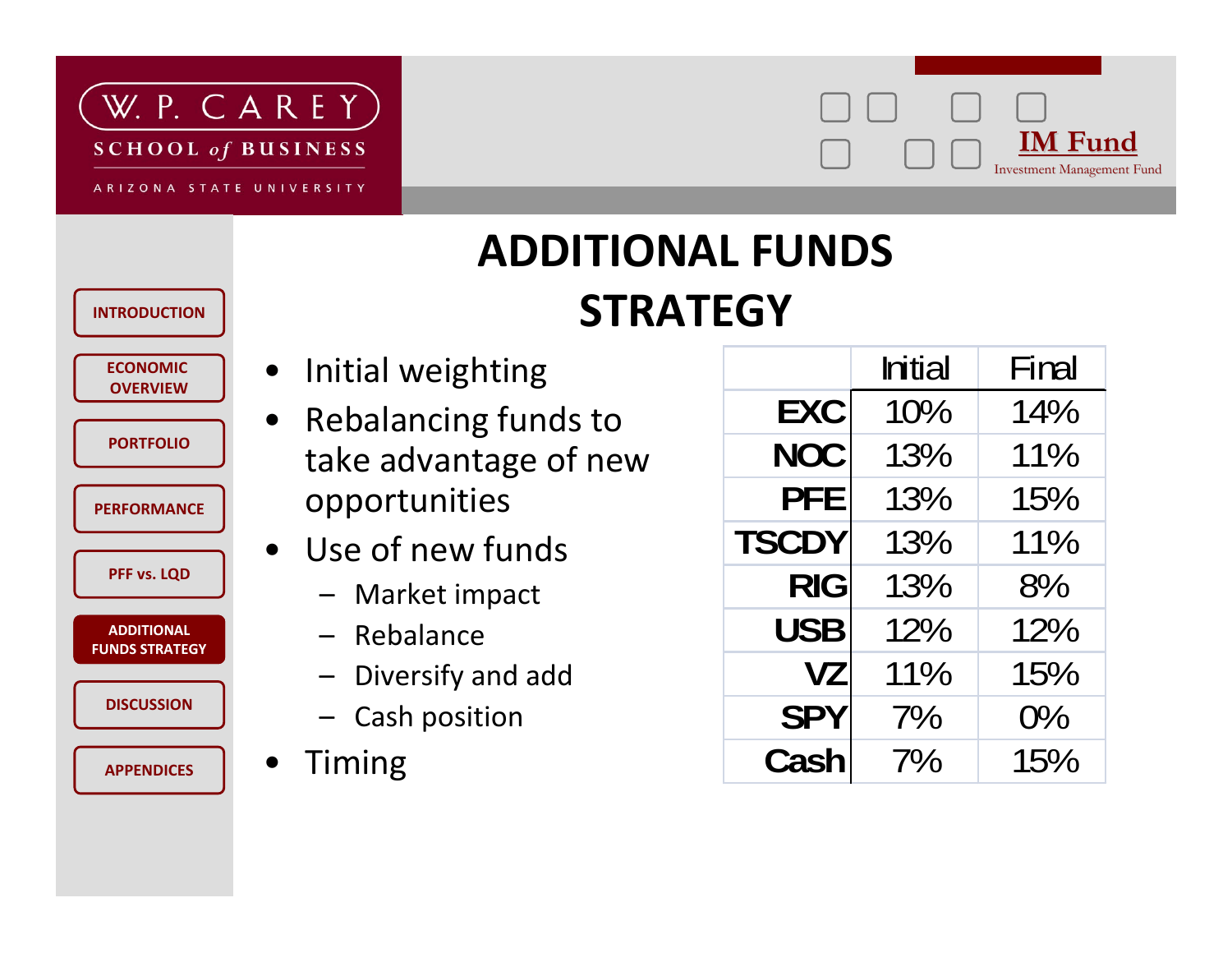![](_page_18_Picture_0.jpeg)

ARIZONA STATE UNIVERSITY

![](_page_18_Picture_3.jpeg)

| <b>INTRODUCTION</b>                       |  |
|-------------------------------------------|--|
| <b>ECONOMIC</b><br><b>OVERVIEW</b>        |  |
| <b>PORTFOLIO</b>                          |  |
| <b>PERFORMANCE</b>                        |  |
| PFF vs. LQD                               |  |
| <b>ADDITONAL</b><br><b>FUNDS STRATEGY</b> |  |
| <b>DISCUSSION</b>                         |  |
| <b>APPENDICES</b>                         |  |

# **LESSONS LEARNED AND DISCUSSION**

Luke Millikin and Daniel Mcauley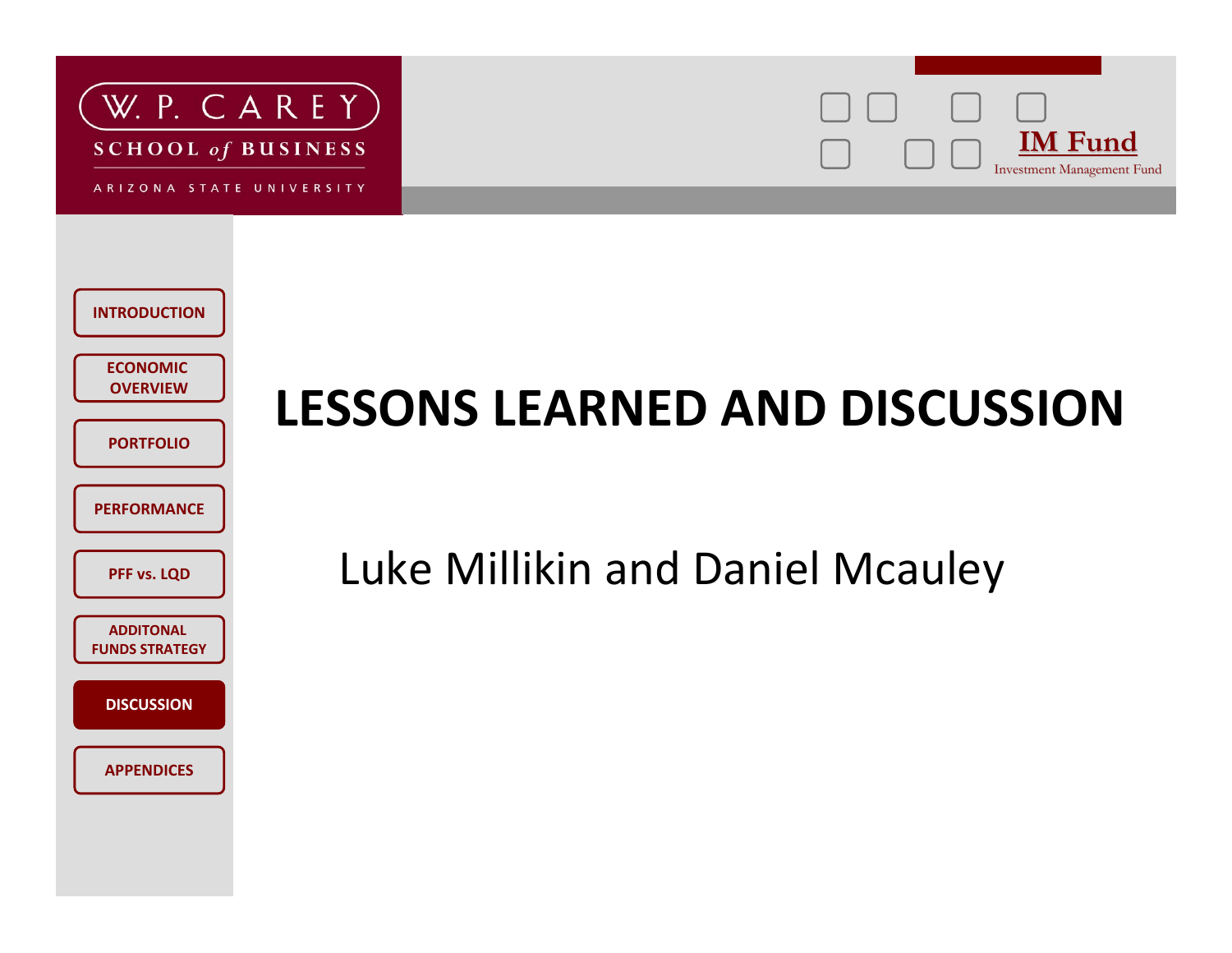![](_page_19_Picture_0.jpeg)

![](_page_19_Picture_2.jpeg)

### **LESSONS LEARNED AND DISCUSSION**

**ECONOMICOVERVIEW**

**INTRODUCTION**

**PORTFOLIO**

**PERFORMANCE**

**PFF vs. LQD**

**ADDITONALFUNDS STRATEGYDISCUSSION**

**APPENDICES**

• Foreign exchange risk in ADR's, impact of recession on commodities and energy stocks

• Fixed income analysis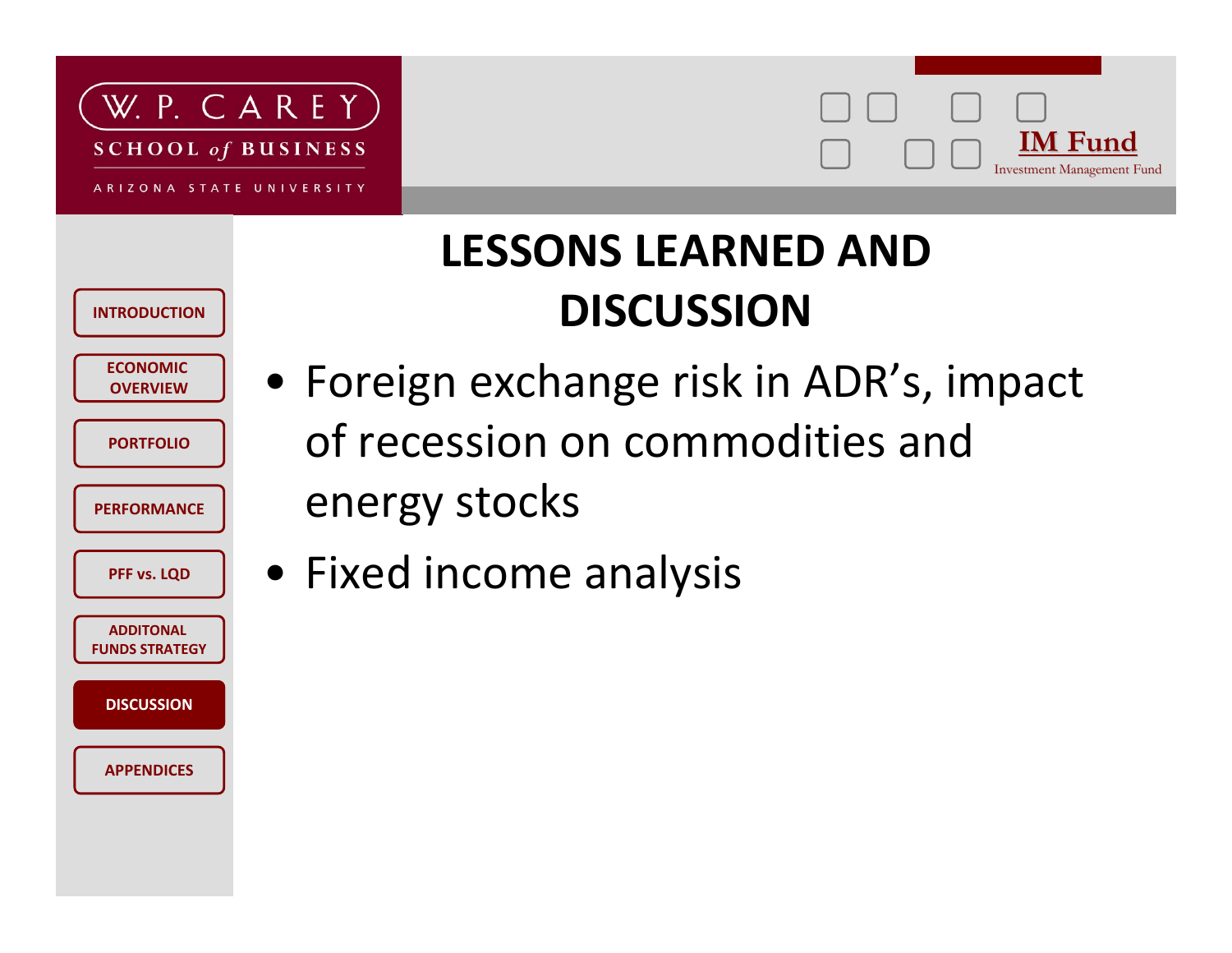![](_page_20_Picture_0.jpeg)

ARIZONA STATE UNIVERSITY

#### **IM Fund IM Fund**Investment Management Fund

### **LESSONS LEARNED AND DISCUSSION**

- •Barra analysis of our holdings from 9/30/08
- •• Showed our breakdown by sector, industry, market cap, and rating
- •Our beta was 0.7
- • Attribution analysis confirmed what we had set out to accomplish
	- The heavier allocation of financials affected our return significantly as did our weighting of the energy play RIG in our portfolio
	- A notable selection effect was found from our consumer staples pick, Tesco
- • An analysis of sector weighting adjustments told us that less weighting in energy and financials and higher weightings in utilities and healthcare would optimize our return to risk
- • Having the report explained to us gave us good insight into what kind of information an asset manager deals with
- • We also talked about some of the challenges that managers face when dealing with clients that don't understand exactly what the role of an asset manager is

![](_page_20_Figure_14.jpeg)

**DISCUSSION**

**ECONOMICOVERVIEW**

**PORTFOLIO**

**INTRODUCTION**

```
PERFORMANCE
```
**PFF vs. LQD**

**ADDITONALFUNDS STRATEGY**